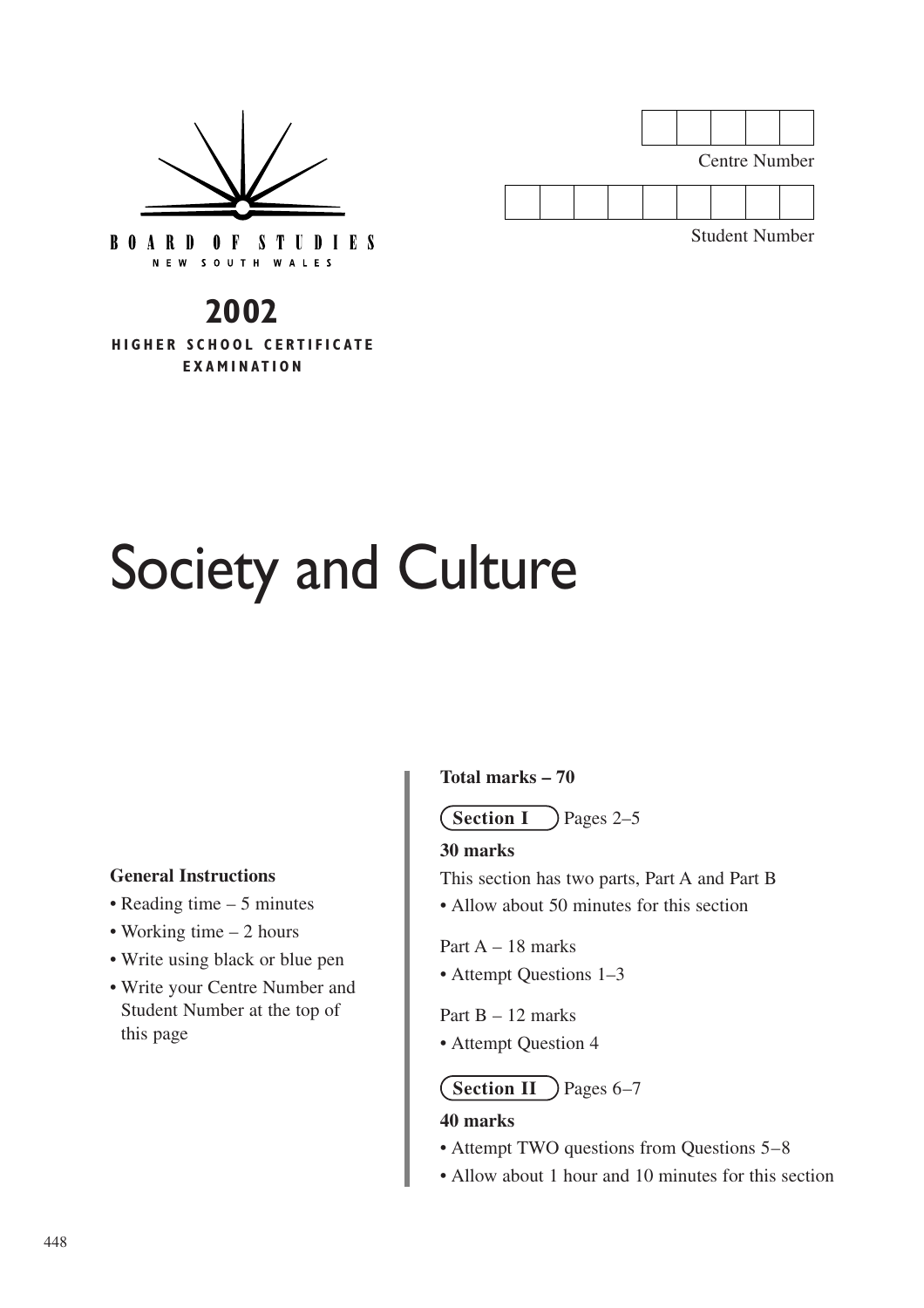#### Section I — Social and Cultural Continuity and Change 30 marks Allow about 50 minutes for this section

#### Part  $A - 18$  marks **Attempt Questions 1-3**

Answer the questions in the spaces provided.

## **Marks** Question 1 (6 marks) Define *micro* world.  $(a)$  $\mathbf{1}$  $(b)$ Define *macro* world.  $\mathbf{1}$ Describe how you experience continuity and change in EITHER your micro world  $(c)$  $\overline{\mathbf{4}}$ OR your macro world.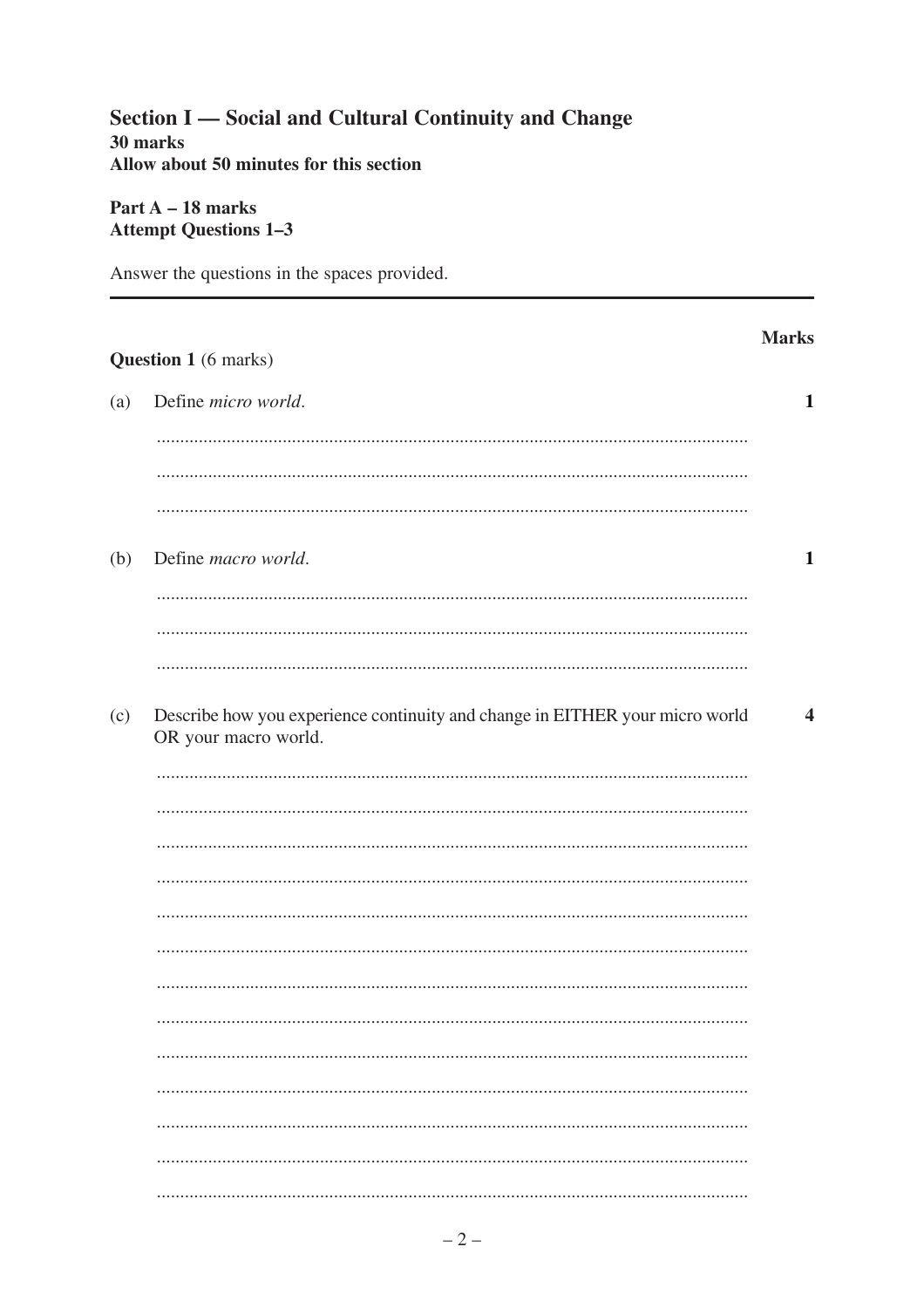#### Question 2 (6 marks)

Name a country, and identify ONE feature of that country that demonstrates BOTH continuity and change.

With reference to the country you have named, evaluate how power and authority 6 impact on the feature you have identified.

#### **Marks**

. . . . . . . . . . . . . .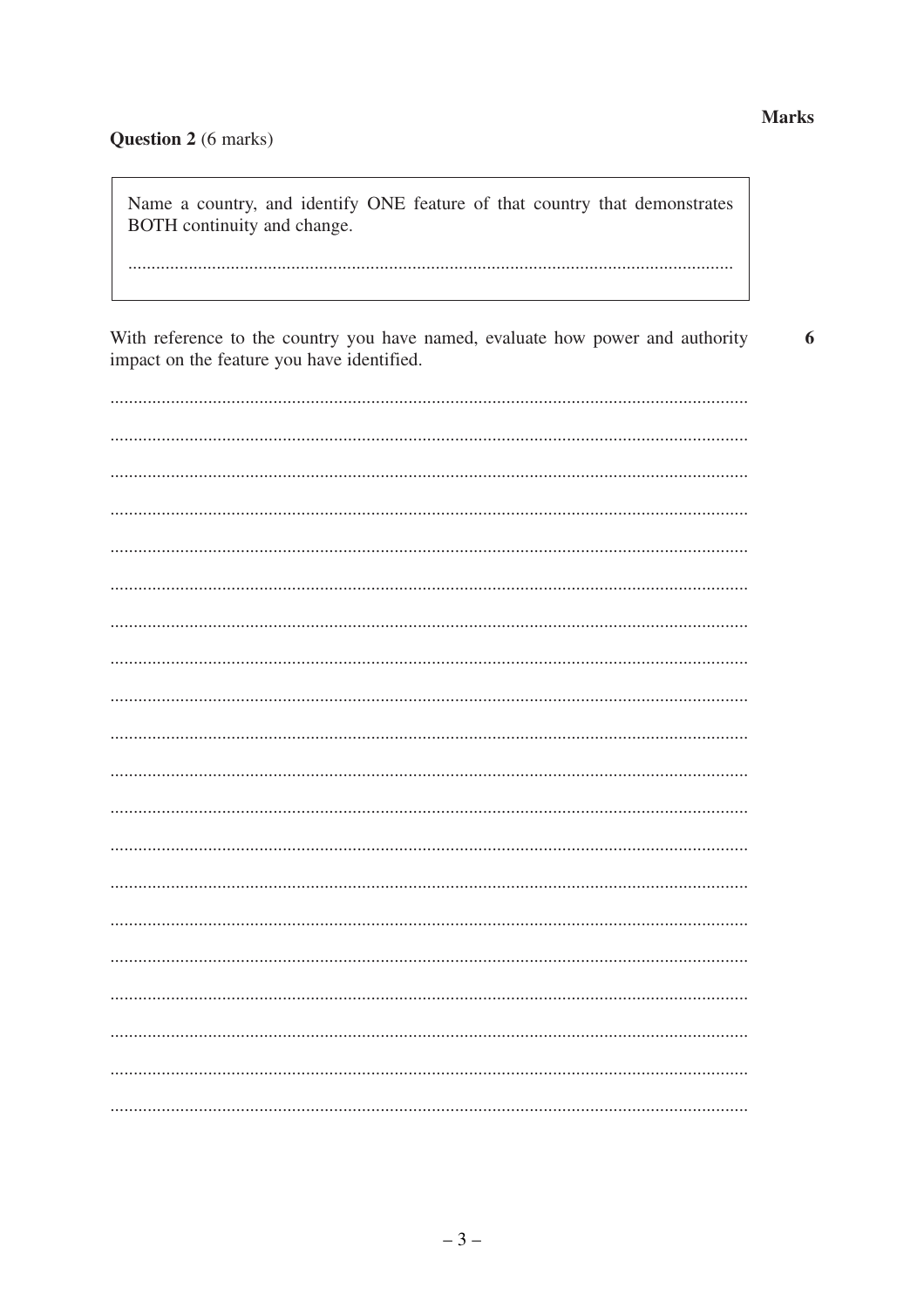#### **Marks**

 $\overline{2}$ 

 $\blacktriangle$ 

## Question 3 (6 marks) Distinguish between the research techniques of *observation* and *participant*  $(a)$ observation. Assess the value of participant observation in a study of teenage gangs. (b)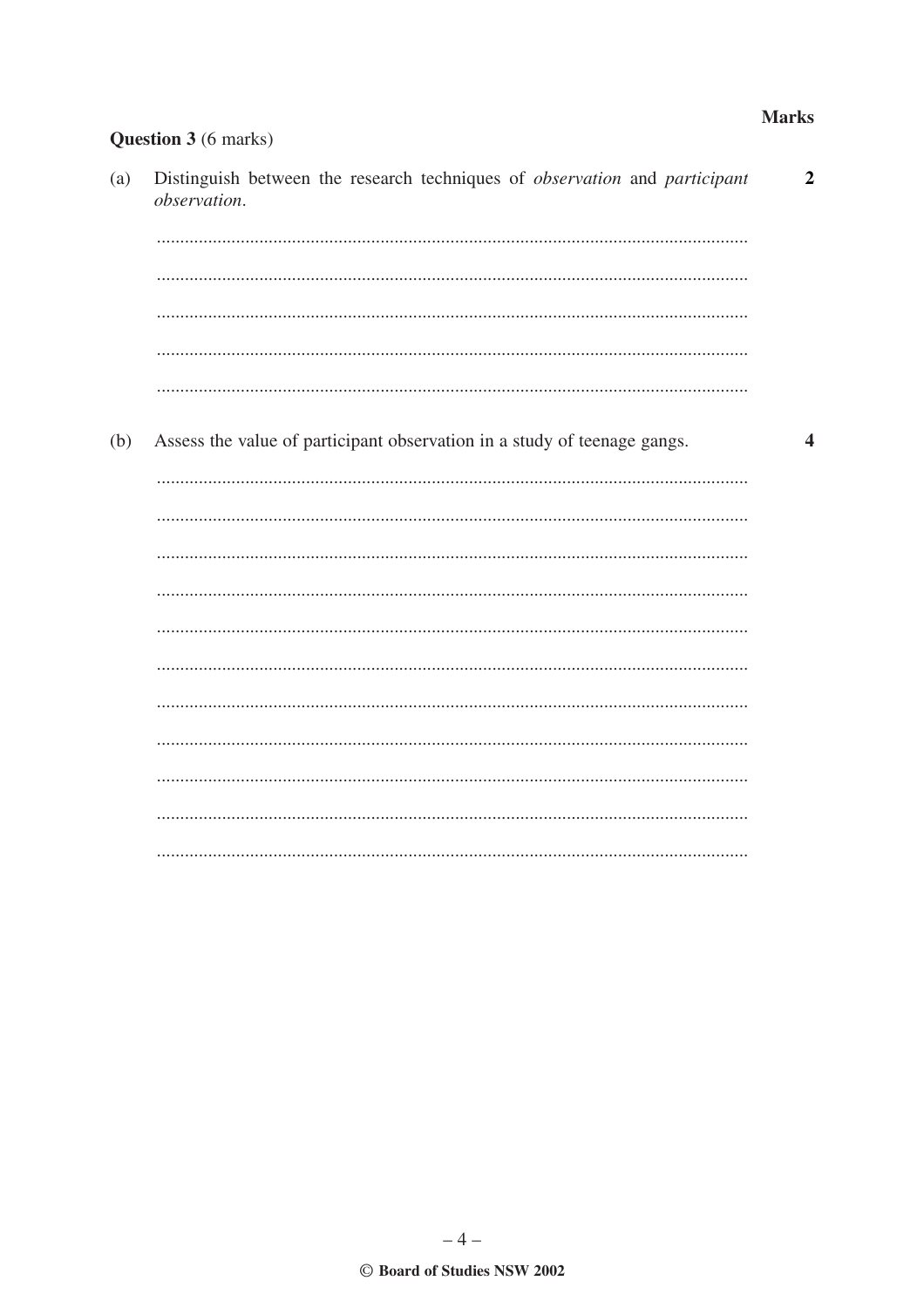## **2002 HIGHER SCHOOL CERTIFICATE EXAMINATION** Society and Culture

**Section I (continued)**

**Part B – 12 marks Attempt Question 4**

Answer the question in a writing booklet. Extra writing booklets are available.

## **Question 4** (12 marks)

With reference to a country you have studied:

| (a) | describe how globalisation involves a growing awareness of the world as<br>a single place;         |   |
|-----|----------------------------------------------------------------------------------------------------|---|
| (b) | clarify how globalisation challenges values in that country;                                       |   |
| (c) | predict the possible impact of globalisation in the near future on individuals in<br>that country. | 6 |

**Marks**

#### **Please turn over**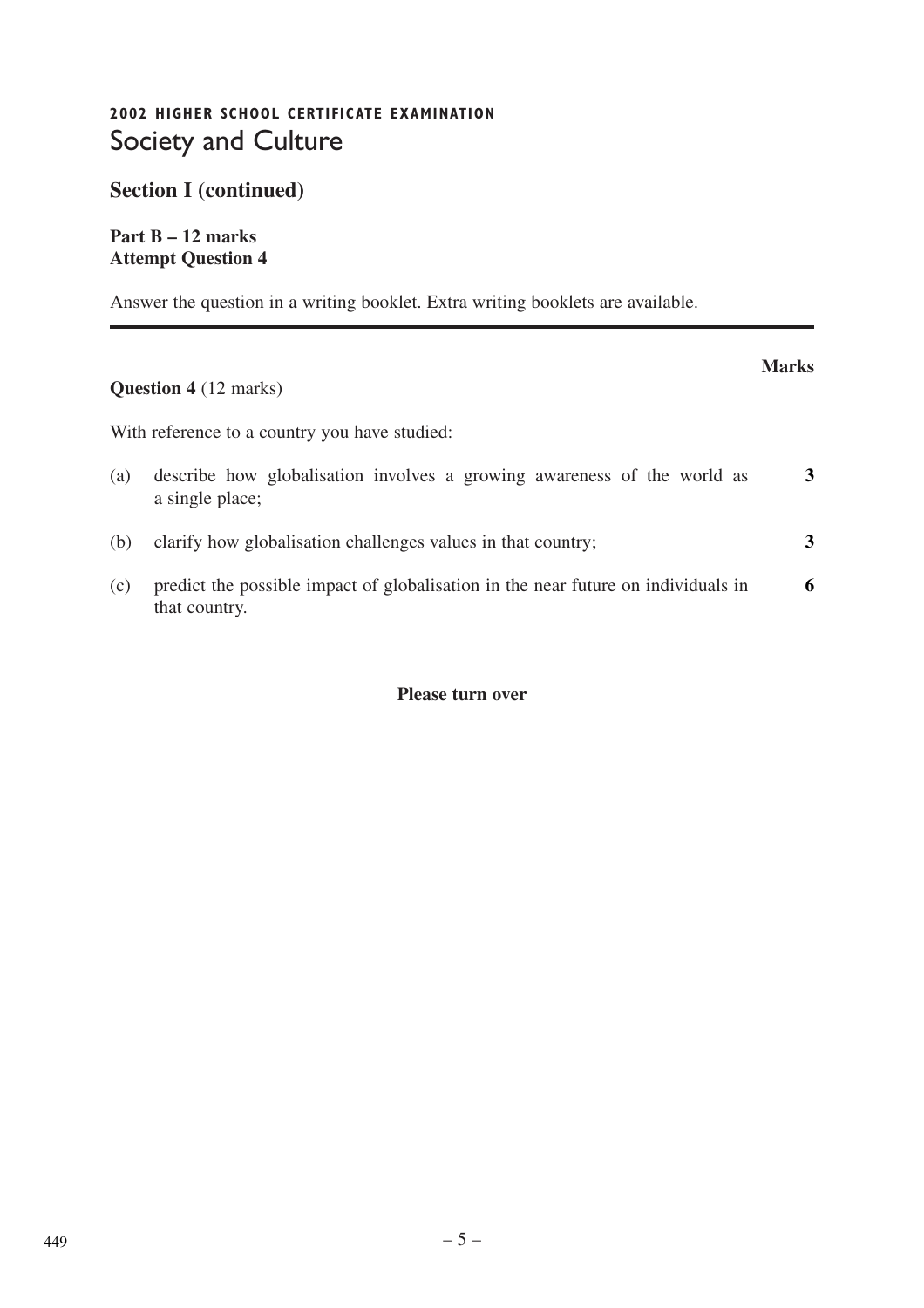### **Section II — Depth Studies**

#### **40 marks Attempt TWO questions from Questions 5–8 Allow about 1 hour and 10 minutes for this section**

Answer each question in a SEPARATE writing booklet. Extra writing booklets are available.

In your answers you will be assessed on how well you:

- where appropriate, refer to specific examples to illustrate your answer
- apply course concepts using language appropriate to the Depth Study
- present a sustained, logical and well-structured answer to the question
- analyse relationships within and between social and cultural groups

#### **Question 5 — Popular Culture** (20 marks)

(a) Evaluate the effects of technology, consumption and influence on the development of popular culture from a local to a national to a global level. **20**

#### **OR**

(b) Analyse the impact of the stakeholders in the control of ONE popular culture, supported by a discussion of the research methods used in your focus study of that popular culture. **20**

#### **Question 6 — Belief Systems** (20 marks)

(a) Evaluate the effects of technology, customs and world views on religious and non-religious belief systems. **20**

#### **OR**

(b) Analyse the impact of ONE belief system on the wider society at a national and global level, supported by a discussion of the research methods used in your focus study of that belief system. **20**

#### **Marks**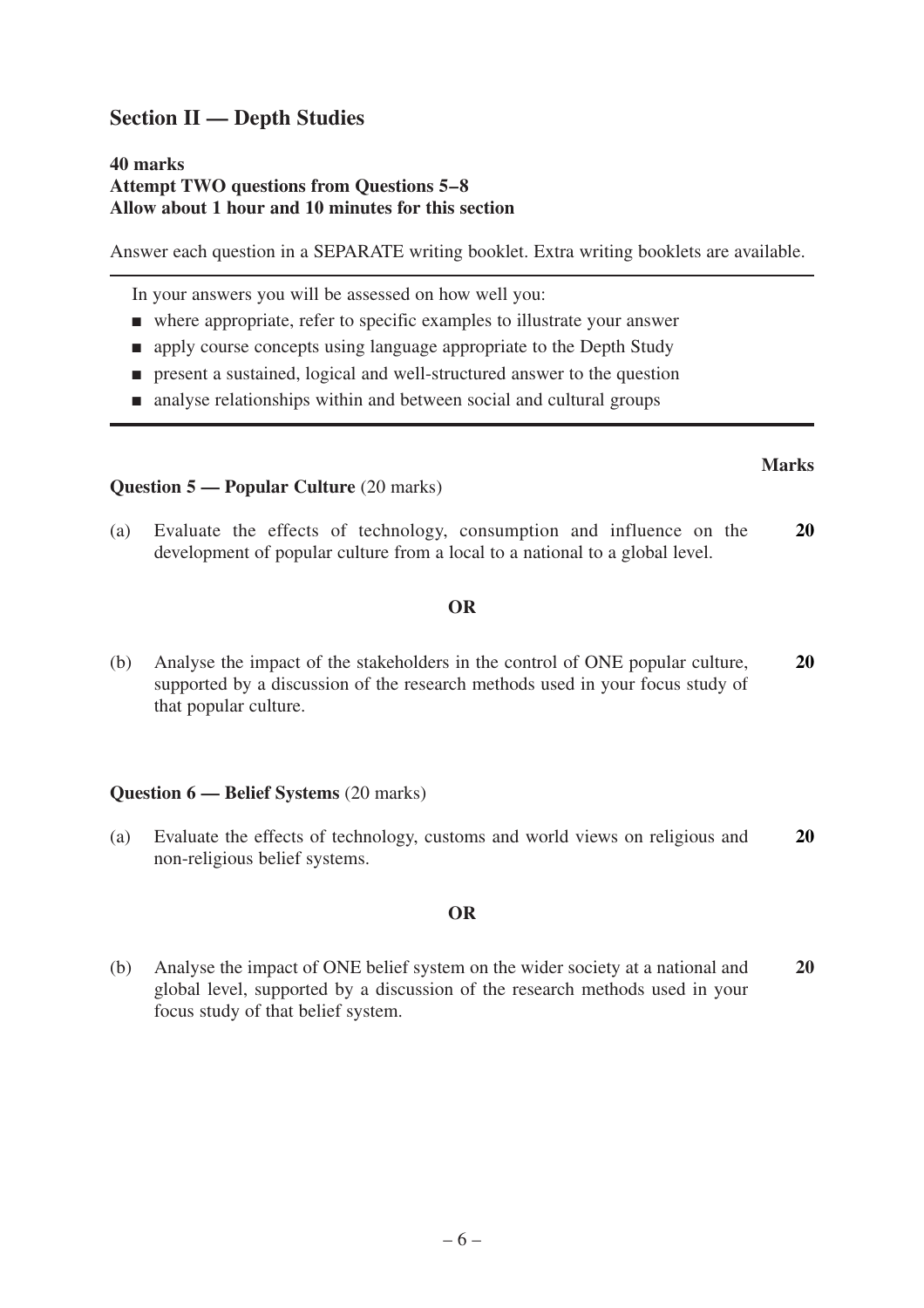#### **Question 7 — Equality and Difference** (20 marks)

(a) Evaluate the effects of technology, discrimination and socioeconomic status on access to socially valued resources. **20**

#### **OR**

(b) Analyse the impact of the nature of difference on conflict and cooperation within ONE society, supported by a discussion of the research methods used in your focus study of that society. **20**

#### **Question 8 — Work and Leisure** (20 marks)

(a) Evaluate the effects of technology, class and gender on the interrelationship of work and leisure. **20**

#### **OR**

(b) Analyse the impact of work and leisure on social and cultural groups within ONE society, supported by a discussion of the research methods used in your focus study of that society. **20**

#### **End of paper**

**Marks**